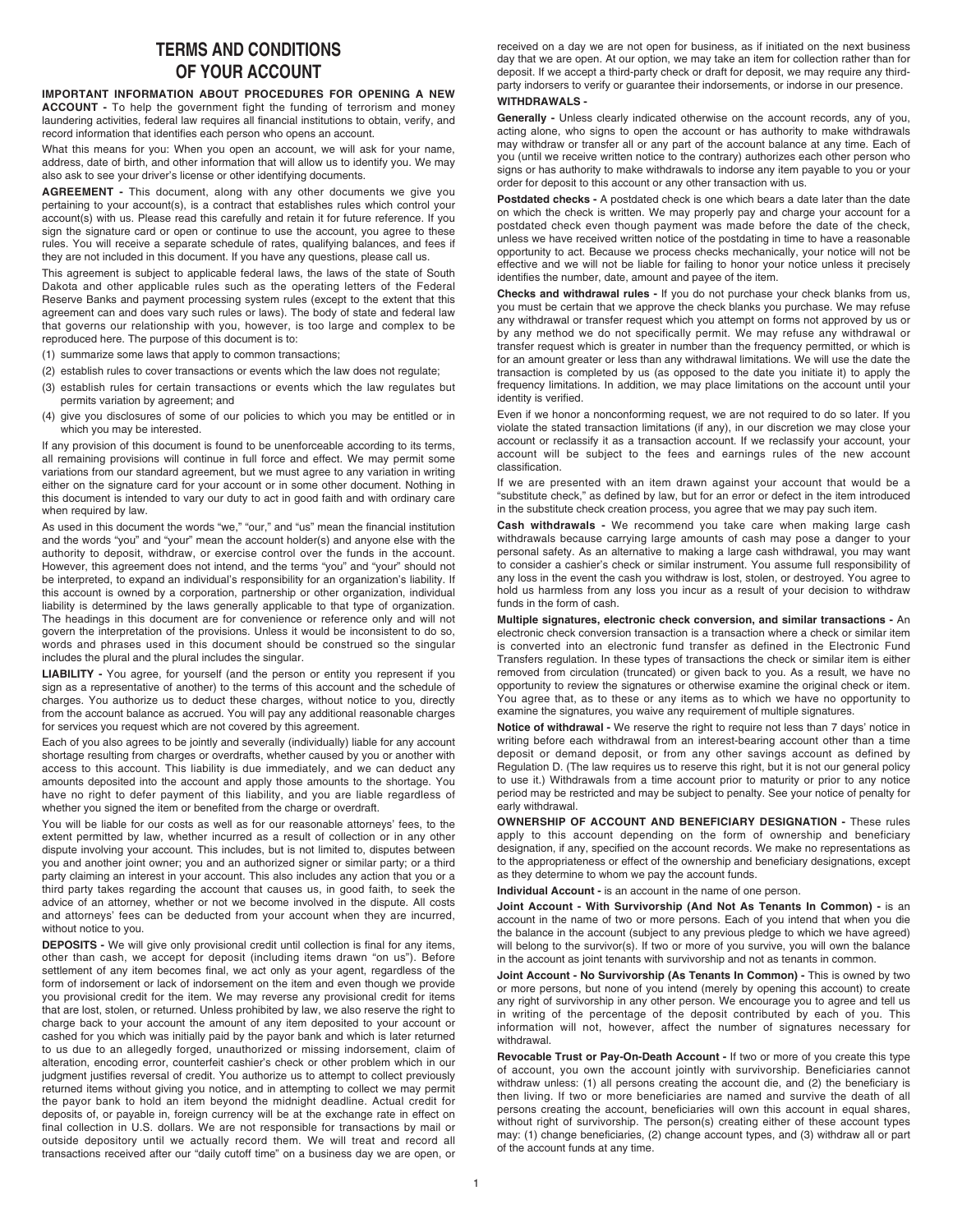**BUSINESS, ORGANIZATION AND ASSOCIATION ACCOUNTS -** Earnings in the form of interest, dividends, or credits will be paid only on collected funds, unless otherwise provided by law or our policy. You represent that you have the authority to open and conduct business on this account on behalf of the entity. We may require the governing body of the entity opening the account to give us a separate authorization telling us who is authorized to act on its behalf. We will honor the authorization until we actually receive written notice of a change from the governing body of the entity.

**STOP PAYMENTS -** Unless otherwise provided, the rules in this section cover stopping payment of items such as checks and drafts. Rules for stopping payment of other types of transfers of funds, such as consumer electronic fund transfers, may be established by law or our policy. If we have not disclosed these rules to you elsewhere, you may ask us about those rules.

We may accept an order to stop payment on any item from any one of you. You must make any stop-payment order in the manner required by law and we must receive it in time to give us a reasonable opportunity to act on it before our stop-payment cutoff time. Because stop-payment orders are handled by computers, to be effective, your stop-payment order must precisely identify the number, date, and amount of the item, and the payee. You may stop payment on any item drawn on your account whether you sign the item or not. Generally, if your stop-payment order is given to us in writing it is effective for six months. Your order will lapse after that time if you do not renew the order in writing before the end of the six-month period. If the original stoppayment order was oral your stop-payment order will lapse after 14 calendar days if you do not confirm your order in writing within that time period. We are not obligated to notify you when a stop-payment order expires.

If you stop payment on an item and we incur any damages or expenses because of the stop payment, you agree to indemnify us for those damages or expenses, including attorneys' fees. You assign to us all rights against the payee or any other holder of the item. You agree to cooperate with us in any legal actions that we may take against such persons. You should be aware that anyone holding the item may be entitled to enforce payment against you despite the stop-payment order.

Our stop-payment cutoff time is one hour after the opening of the next banking day after the banking day on which we receive the item. Additional limitations on our obligation to stop payment are provided by law (e.g., we paid the item in cash or we certified the item).

**TELEPHONE TRANSFERS -** A telephone transfer of funds from this account to another account with us, if otherwise arranged for or permitted, may be made by the same persons and under the same conditions generally applicable to withdrawals made in writing. Limitations on the number of telephonic transfers from a savings account are described elsewhere.

**AMENDMENTS AND TERMINATION -** We may change any term of this agreement. Rules governing changes in interest rates are provided separately in the Truth-in-Savings disclosure or in another document. For other changes, we will give you reasonable notice in writing or by any other method permitted by law. We may also close this account at any time upon reasonable notice to you and tender of the account balance personally or by mail. Items presented for payment after the account is closed may be dishonored. When you close your account, you are responsible for leaving enough money in the account to cover any outstanding items to be paid from the account. Reasonable notice depends on the circumstances, and in some cases such as when we cannot verify your identity or we suspect fraud, it might be reasonable for us to give you notice after the change or account closure becomes effective. For instance, if we suspect fraudulent activity with respect to your account, we might immediately freeze or close your account and then give you notice. If we have notified you of a change in any term of your account and you continue to have your account after the effective date of the change, you have agreed to the new term(s).

**NOTICES -** Any written notice you give us is effective when we actually receive it, and it must be given to us according to the specific delivery instructions provided elsewhere, if any. We must receive it in time to have a reasonable opportunity to act on it. If the notice is regarding a check or other item, you must give us sufficient information to be able to identify the check or item, including the precise check or item number, amount, date and payee. Written notice we give you is effective when it is deposited in the United States Mail with proper postage and addressed to your mailing address we have on file. Notice to any of you is notice to all of you.

**STATEMENTS - Your duty to report unauthorized signatures, alterations and forgeries -** You must examine your statement of account with "reasonable promptness." If you discover (or reasonably should have discovered) any unauthorized signatures or alterations, you must promptly notify us of the relevant facts. As between you and us, if you fail to do either of these duties, you will have to either share the loss with us, or bear the loss entirely yourself (depending on whether we used ordinary care and, if not, whether we substantially contributed to the loss). The loss could be not only with respect to items on the statement but other items with unauthorized signatures or alterations by the same wrongdoer.

You agree that the time you have to examine your statement and report to us will depend on the circumstances, but will not, in any circumstance, exceed a total of 30 days from when the statement is first sent or made available to you.

You further agree that if you fail to report any unauthorized signatures, alterations or forgeries in your account within 60 days of when we first send or make the statement available, you cannot assert a claim against us on any items in that statement, and as between you and us the loss will be entirely yours. This 60-day limitation is without regard to whether we used ordinary care. The limitation in this paragraph is in addition to that contained in the first paragraph of this section.

Your duty to report other errors or problems - In addition to your duty to review your statements for unauthorized signatures, alterations and forgeries, you agree to examine your statement with reasonable promptness for any other error or problem such as an encoding error or an unexpected deposit amount. Also, if you receive or we make available either your items or images of your items, you must examine them for any unauthorized or missing indorsements or any other problems. You agree that the time you have to examine your statement and items and report to us will depend on the circumstances. However, this time period shall not exceed 60 days. Failure to examine your statement and items and report any errors to us within 60 days of when we first send or make the statement available precludes you from asserting a claim against us for any errors on items identified in that statement and as between you and us the loss will be entirely yours.

**Errors relating to electronic fund transfers or substitute checks** (for consumer accounts only) **-** For information on errors relating to electronic fund transfers (e.g., on-line, mobile, debit card or ATM transactions) refer to your Electronic Fund Transfers disclosure and the sections on consumer liability and error resolution. For information on errors relating to a substitute check you received, refer to your disclosure entitled Substitute Checks and Your Rights.

**Duty to notify if statement not received -** You agree to immediately notify us if you do not receive your statement by the date you normally expect to receive it. Not receiving your statement in a timely manner is a sign that there may be an issue with your account, such as possible fraud or identity theft.

**DIRECT DEPOSITS -** If we are required for any reason to reimburse the federal government for all or any portion of a benefit payment that was directly deposited into your account, you authorize us to deduct the amount of our liability to the federal government from the account or from any other account you have with us, without prior notice and at any time, except as prohibited by law. We may also use any other legal remedy to recover the amount of our liability.

**TEMPORARY ACCOUNT AGREEMENT -** If the account documentation indicates that this is a temporary account agreement, each person who signs to open the account or has authority to make withdrawals (except as indicated to the contrary) may transact business on this account. However, we may at some time in the future restrict or prohibit further use of this account if you fail to comply with the requirements we have imposed within a reasonable time.

**SETOFF -** We may (without prior notice and when permitted by law) set off the funds in this account against any due and payable debt any of you owe us now or in the future. If this account is owned by one or more of you as individuals, we may set off any funds in the account against a due and payable debt a partnership owes us now or in the future, to the extent of your liability as a partner for the partnership debt. If your debt arises from a promissory note, then the amount of the due and payable debt will be the full amount we have demanded, as entitled under the terms of the note, and this amount may include any portion of the balance for which we have properly accelerated the due date.

This right of setoff does not apply to this account if prohibited by law. For example, the right of setoff does not apply to this account if: (a) it is an Individual Retirement Account or similar tax-deferred account, or (b) the debt is created by a consumer credit transaction under a credit card plan (but this does not affect our rights under any consensual security interest), or (c) the debtor's right of withdrawal only arises in a representative capacity. We will not be liable for the dishonor of any check when the dishonor occurs because we set off a debt against this account. You agree to hold us harmless from any claim arising as a result of our exercise of our right of setoff.

**CHECK PROCESSING -** We process items mechanically by relying solely on the information encoded in magnetic ink along the bottom of the items. This means that we do not individually examine all of your items to determine if the item is properly completed, signed and indorsed or to determine if it contains any information other than what is encoded in magnetic ink. You agree that we have exercised ordinary care if our automated processing is consistent with general banking practice, even though we do not inspect each item. Because we do not inspect each item, if you write a check to multiple payees, we can properly pay the check regardless of the number of indorsements unless you notify us in writing that the check requires multiple indorsements. We must receive the notice in time for us to have a reasonable opportunity to act on it, and you must tell us the precise date of the check, amount, check number and payee. We are not responsible for any unauthorized signature or alteration that would not be identified by a reasonable inspection of the item. Using an automated process helps us keep costs down for you and all account holders.

**CHECK CASHING -** We may charge a fee for anyone that does not have an account with us who is cashing a check, draft or other instrument written on your account. We may also require reasonable identification to cash such a check, draft or other instrument. We can decide what identification is reasonable under the circumstances and such identification may be documentary or physical and may include collecting a thumbprint or fingerprint.

**TRUNCATION, SUBSTITUTE CHECKS, AND OTHER CHECK IMAGES -** If you truncate an original check and create a substitute check, or other paper or electronic image of the original check, you warrant that no one will be asked to make payment on the original check, a substitute check or any other electronic or paper image, if the payment obligation relating to the original check has already been paid. You also warrant that any substitute check you create conforms to the legal requirements and generally accepted specifications for substitute checks. You agree to retain the original check in conformance with our internal policy for retaining original checks. You agree to indemnify us for any loss we may incur as a result of any truncated check transaction you initiate. We can refuse to accept substitute checks that have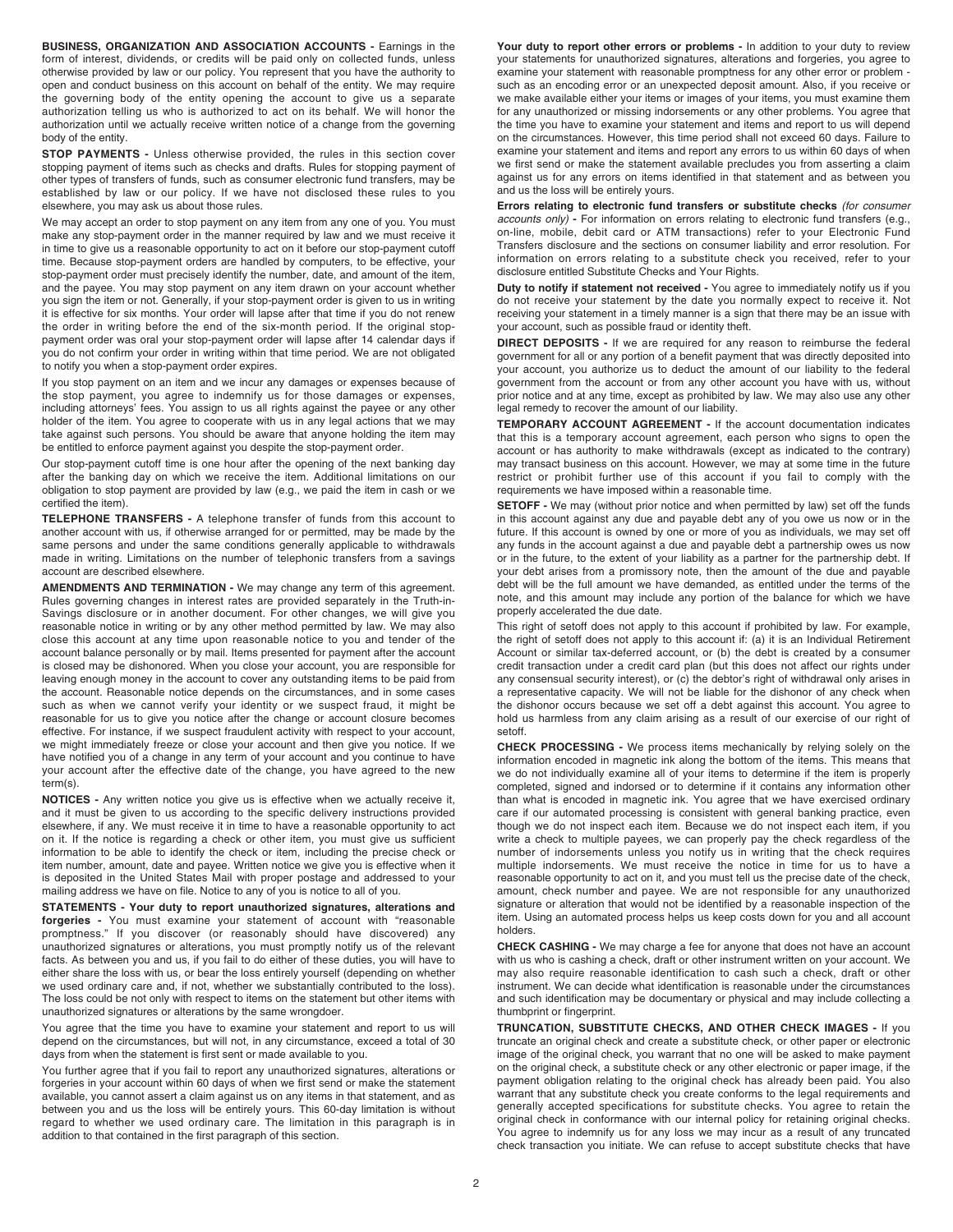not previously been warranted by a bank or other financial institution in conformance with the Check 21 Act. Unless specifically stated in a separate agreement between you and us, we do not have to accept any other electronic or paper image of an original check.

**REMOTELY CREATED CHECKS -** Like any standard check or draft, a remotely created check (sometimes called a telecheck, preauthorized draft or demand draft) is a check or draft that can be used to withdraw money from an account. Unlike a typical check or draft, however, a remotely created check is not issued by the paying bank and does not contain the signature of the account owner (or a signature purported to be the signature of the account owner). In place of a signature, the check usually has a statement that the owner authorized the check or has the owner's name typed or printed on the signature line.

You warrant and agree to the following for every remotely created check we receive from you for deposit or collection: (1) you have received express and verifiable authorization to create the check in the amount and to the payee that appears on the check; (2) you will maintain proof of the authorization for at least 2 years from the date of the authorization, and supply us the proof if we ask; and (3) if a check is returned you owe us the amount of the check, regardless of when the check is returned. We may take funds from your account to pay the amount you owe us, and if there are insufficient funds in your account, you still owe us the remaining balance.

**UNLAWFUL INTERNET GAMBLING NOTICE -** Restricted transactions as defined in Federal Reserve Regulation GG are prohibited from being processed through this account or relationship. Restricted transactions generally include, but are not limited to, those in which credit, electronic fund transfers, checks, or drafts are knowingly accepted by gambling businesses in connection with the participation by others in unlawful Internet gambling.

**ACH AND WIRE TRANSFERS -** This agreement is subject to Article 4A of the Uniform Commercial Code - Fund Transfers as adopted in the state in which you have your account with us. If you originate a fund transfer and you identify by name and number a beneficiary financial institution, an intermediary financial institution or a beneficiary, we and every receiving or beneficiary financial institution may rely on the identifying number to make payment. We may rely on the number even if it identifies a financial institution, person or account other than the one named. You agree to be bound by automated clearing house association rules. These rules provide, among other things, that payments made to you, or originated by you, are provisional until final settlement is made through a Federal Reserve Bank or payment is otherwise made as provided in Article 4A-403(a) of the Uniform Commercial Code. If we do not receive such payment, we are entitled to a refund from you in the amount credited to your account and the party originating such payment will not be considered to have paid the amount so credited. Credit entries may be made by ACH. If we receive a payment order to credit an account you have with us by wire or ACH, we are not required to give you any notice of the payment order or credit.

**FACSIMILE SIGNATURES -** Unless you make advance arrangements with us, we have no obligation to honor facsimile signatures on your checks or other orders. If we do agree to honor items containing facsimile signatures, you authorize us, at any time, to charge you for all checks, drafts, or other orders, for the payment of money, that are drawn on us. You give us this authority regardless of by whom or by what means the facsimile signature(s) may have been affixed so long as they resemble the facsimile signature specimen filed with us, and contain the required number of signatures for this purpose. You must notify us at once if you suspect that your facsimile signature is being or has been misused.

**AUTHORIZED SIGNER (Individual Accounts only) -** A single individual is the owner. The authorized signer is merely designated to conduct transactions on the owner's behalf. The owner does not give up any rights to act on the account, and the authorized signer may not in any manner affect the rights of the owner or beneficiaries, if any, other than by withdrawing funds from the account. The owner is responsible for any transactions of the authorized signer. We undertake no obligation to monitor transactions to determine that they are on the owner's behalf.

The owner may terminate the authorization at any time, and the authorization is automatically terminated by the death of the owner. However, we may continue to honor the transactions of the authorized signer until: (a) we have received written notice or have actual knowledge of the termination of authority, and (b) we have a reasonable opportunity to act on that notice or knowledge. We may refuse to accept the designation of an authorized signer.

**RESTRICTIVE LEGENDS OR INDORSEMENTS -** The automated processing of the large volume of checks we receive prevents us from inspecting or looking for restrictive legends, restrictive indorsements or other special instructions on every check. For this reason, we are not required to honor any restrictive legend or indorsement or other special instruction placed on checks you write unless we have agreed in writing to the restriction or instruction. Unless we have agreed in writing, we are not responsible for any losses, claims, damages, or expenses that result from your placement of these restrictions or instructions on your checks. Examples of restrictive legends placed on checks are "must be presented within 90 days" or "not valid for more than \$1,000.00." The payee's signature accompanied by the words "for deposit only" is an example of a restrictive indorsement.

**ACCOUNT TRANSFER -** This account may not be transferred or assigned without our prior written consent.

**INDORSEMENTS -** We may accept for deposit any item payable to you or your order, even if they are not indorsed by you. We may give cash back to any one of you. We may supply any missing indorsement(s) for any item we accept for deposit or collection, and you warrant that all indorsements are genuine.

To ensure that your check or share draft is processed without delay, you must indorse it (sign it on the back) in a specific area. Your entire indorsement (whether a signature or a stamp) along with any other indorsement information (e.g. additional indorsements, ID information, driver's license number, etc.) must fall within 1<sup>1</sup>/<sub>2</sub>" of the "trailing edge" of a check. Indorsements must be made in blue or black ink, so that they are readable by automated check processing equipment.

As you look at the front of a check, the "trailing edge" is the left edge. When you flip the check over, be sure to keep all indorsement information within  $1\frac{1}{2}$ " of that edge.



It is important that you confine the indorsement information to this area since the remaining blank space will be used by others in the processing of the check to place additional needed indorsements and information. You agree that you will indemnify, defend, and hold us harmless for any loss, liability, damage or expense that occurs because your indorsement, another indorsement or information you have printed on the back of the check obscures our indorsement.

These indorsement guidelines apply to both personal and business checks.

**DEATH OR INCOMPETENCE -** You agree to notify us promptly if any person with a right to withdraw funds from your account(s) dies or is adjudicated (determined by the appropriate official) incompetent. We may continue to honor your checks, items, and instructions until: (a) we know of your death or adjudication of incompetence, and (b) we have had a reasonable opportunity to act on that knowledge. You agree that we may pay or certify checks drawn on or before the date of death or adjudication of incompetence for up to ten (10) days after your death or adjudication of incompetence unless ordered to stop payment by someone claiming an interest in the account.

**FIDUCIARY ACCOUNTS -** Accounts may be opened by a person acting in a fiduciary capacity. A fiduciary is someone who is appointed to act on behalf of and for the benefit of another. We are not responsible for the actions of a fiduciary, including the misuse of funds. This account may be opened and maintained by a person or persons named as a trustee under a written trust agreement, or as executors, administrators, or conservators under court orders. You understand that by merely opening such an account, we are not acting in the capacity of a trustee in connection with the trust nor do we undertake any obligation to monitor or enforce the terms of the trust or letters.

**CREDIT VERIFICATION -** You agree that we may verify credit and employment history by any necessary means, including preparation of a credit report by a credit reporting agency.

**LEGAL ACTIONS AFFECTING YOUR ACCOUNT -** If we are served with a subpoena, restraining order, writ of attachment or execution, levy, garnishment, search warrant, or similar order relating to your account (termed "legal action" in this section), we will comply with that legal action. Or, in our discretion, we may freeze the assets in the account and not allow any payments out of the account until a final court determination regarding the legal action. We may do these things even if the legal action involves less than all of you. In these cases, we will not have any liability to you if there are insufficient funds to pay your items because we have withdrawn funds from your account or in any way restricted access to your funds in accordance with the legal action. Any fees or expenses we incur in responding to any legal action (including, without limitation, attorneys' fees and our internal expenses) may be charged against your account. The list of fees applicable to your account(s) provided elsewhere may specify additional fees that we may charge for certain legal actions.

## **ACCOUNT SECURITY -**

**Duty to protect account information and methods of access -** It is your responsibility to protect the account numbers and electronic access devices (e.g., an ATM card) we provide you for your account(s). Do not discuss, compare, or share information about your account number(s) with anyone unless you are willing to give them full use of your money. An account number can be used by thieves to issue an electronic debit or to encode your number on a false demand draft which looks like and functions like an authorized check. If you furnish your access device and grant actual authority to make transfers to another person (a family member or coworker, for example) who then exceeds that authority, you are liable for the transfers unless we have been notified that transfers by that person are no longer authorized.